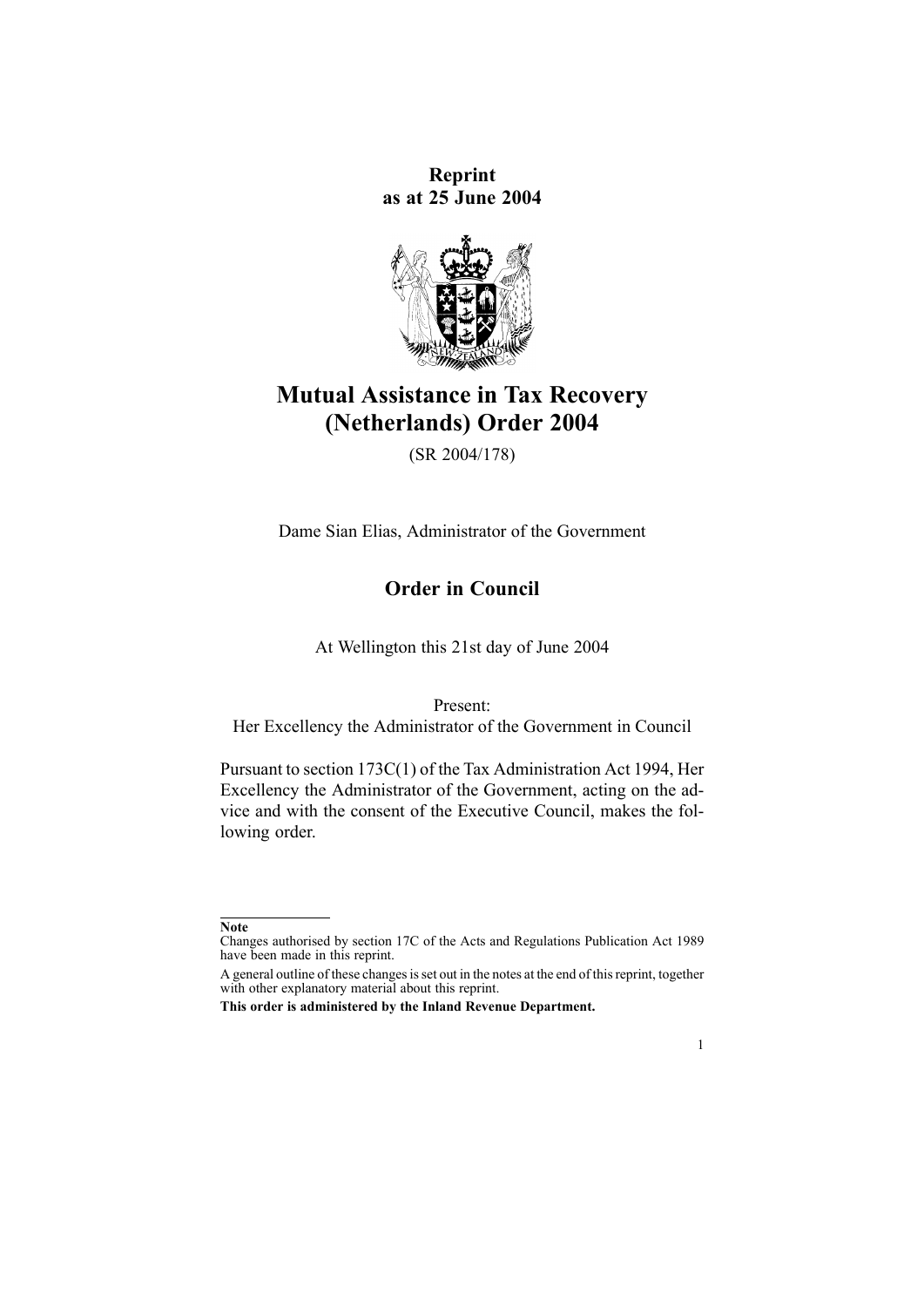| <b>Mutual Assistance in Tax Recovery</b> | Reprinted as at |
|------------------------------------------|-----------------|
| (Netherlands) Order 2004                 | 25 June 2004    |

#### **Contents**

<span id="page-1-0"></span>

|              |                                                          | Page                        |
|--------------|----------------------------------------------------------|-----------------------------|
|              | Title                                                    |                             |
|              | Application                                              | $\mathcal{D}_{\mathcal{A}}$ |
| $\mathbf{R}$ | Giving effect to Convention                              | $\mathcal{D}$               |
|              | <b>Schedule</b>                                          | $\mathbf{3}$                |
|              | <b>Convention between New Zealand and the Kingdom of</b> |                             |
|              | the Netherlands for mutual assistance in the recovery    |                             |
|              | of tax claims                                            |                             |

# **Order**

**1 Title**

This order is the Mutual Assistance in Tax Recovery (Netherlands) Order 2004.

### **2 Application**

This order applies according to the tenor of the Convention set out in the Schedule.

### **3 Giving effect to Convention**

- (1) It is declared that the arrangementsspecified in the Convention set out in the Schedule are, in relation to income tax imposed under the [Income](http://www.legislation.govt.nz/pdfLink.aspx?id=DLM1184504) Tax Act 1994, to have effect for unpaid tax according to the tenor of the Convention.
- (2) Those arrangements have been made with the Kingdom of the Netherlands with <sup>a</sup> view to providing assistance in relation to—
	- (a) the recovery of income tax imposed under the [Income](http://www.legislation.govt.nz/pdfLink.aspx?id=DLM1184504) Tax Act [1994](http://www.legislation.govt.nz/pdfLink.aspx?id=DLM1184504); and
	- (b) the recovery of income tax, wages tax, company tax, and dividend tax imposed under the law of the Kingdom of the Netherlands.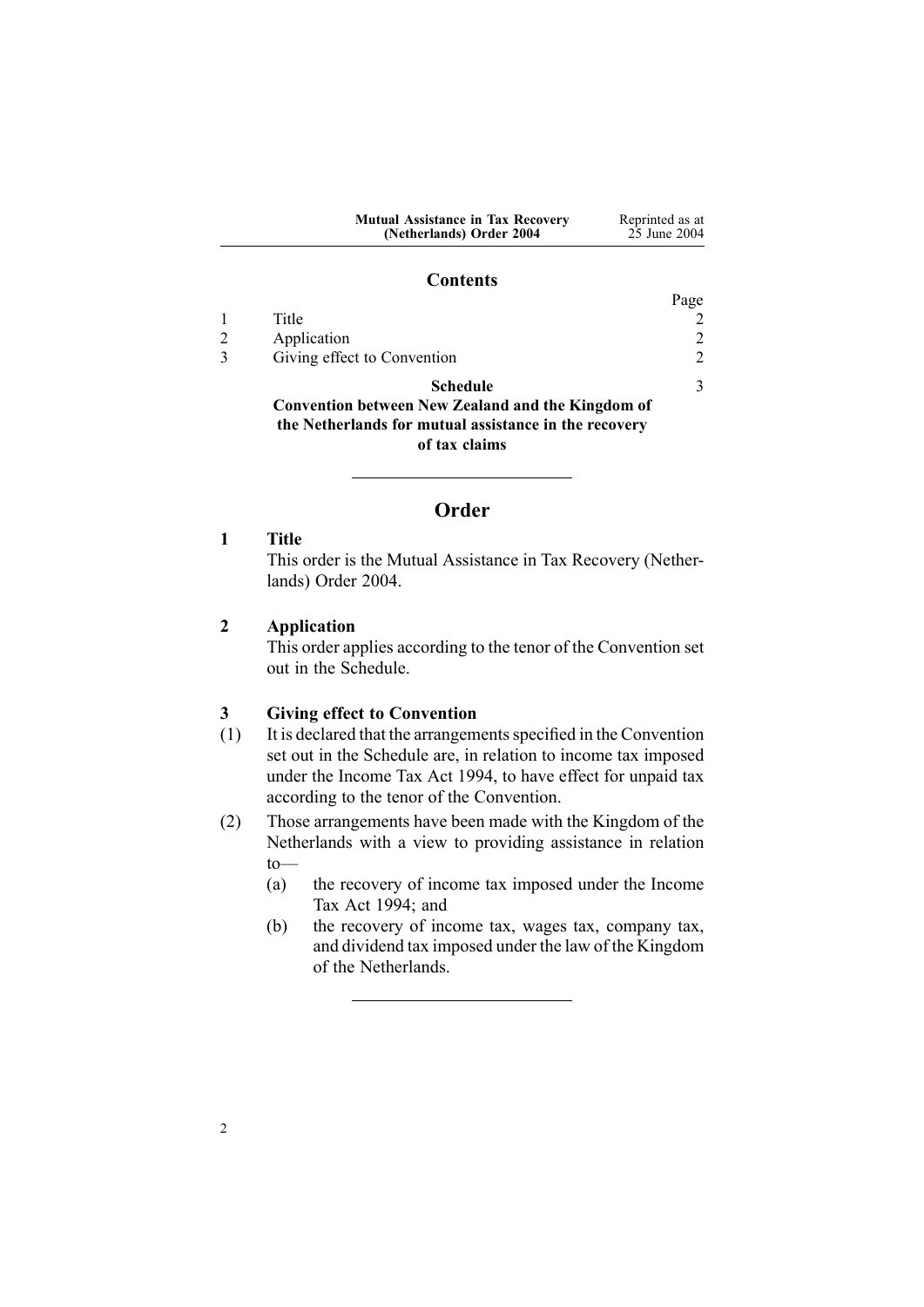<span id="page-2-0"></span>

| Reprinted as at | <b>Mutual Assistance in Tax Recovery</b> |          |
|-----------------|------------------------------------------|----------|
| 25 June 2004    | (Netherlands) Order 2004                 | Schedule |

### **Schedule** [cl](#page-1-0) 3

# **Convention between New Zealand and the Kingdom of the Netherlands for mutual assistance in the recovery of tax claims**

CONVENTION BETWEEN NEW ZEALAND AND THE KING-DOM OF THE NETHERLANDS FOR MUTUAL ASSISTANCE IN THE RECOVERY OF TAX CLAIMS

The Government of New Zealand and

The Government of the Kingdom of the Netherlands

Desiring that <sup>a</sup> Convention for mutual assistance in the recovery of tax claims be concluded by both States,

Have agreed as follows:

# Article 1

### Scope of the Convention

- 1. The Contracting States shall provide each other assistance in the recovery of tax claims.
- 2. A Contracting State will give this assistance, whether the person affected is <sup>a</sup> resident or national of one of the Contracting States or not.

# Article 2

# Taxes covered

- 1. This Convention shall apply to taxes on income imposed on behalf of <sup>a</sup> Contracting State irrespective of the manner in which they are levied.
- 2. There shall be regarded as taxes on income all taxes imposed on total income, or on elements of income, including taxes on gains from the alienation of real or personal property and taxes on the total amounts of wages or salaries paid by enterprises.
- 3. The existing taxes to which this Convention shall apply are:
	- (a) In the Netherlands:
		- .. de inkomstenbelasting (income tax),
		- $\mathbf{r}$ de loonbelasting (wages tax),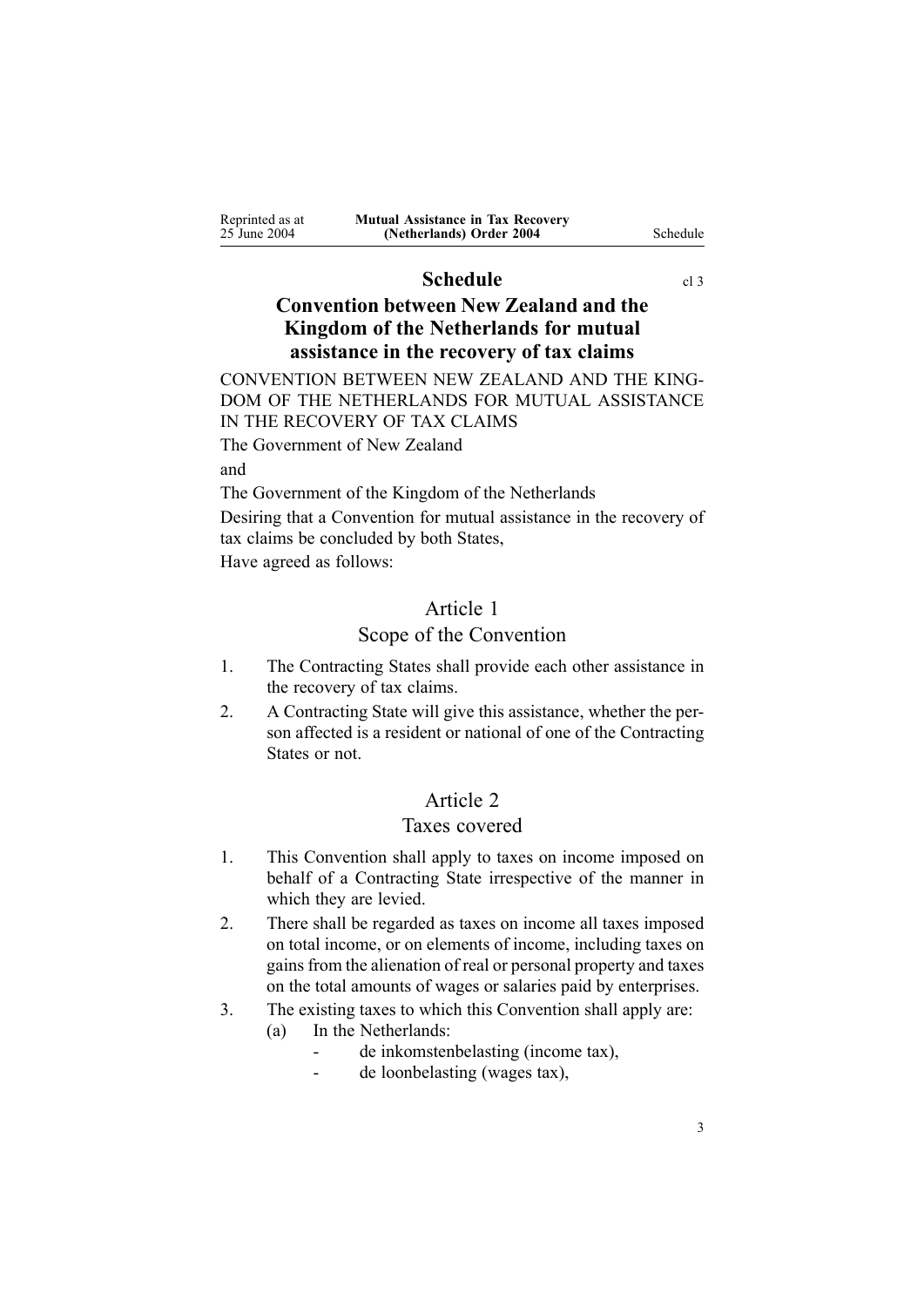#### Article 2*—continued*

 de vennootschapsbelasting (company tax) including the Government share in the net profits of the exploitation of natural resources levied pursuan<sup>t</sup> to the Mijnwet 1810 (the Mining Act of 1810) with respec<sup>t</sup> to concessions issued from 1967, or pursuan<sup>t</sup> to the Mijnwet Continentaal Plat 1965 (the Netherlands Continental Shelf Mining Act of 1965),

- de dividendbelasting (dividend tax);
- (b) In New Zealand:

-

-

Schedule

- the income tax.
- 4. The Convention shall apply also to any identical or substantially similar taxes which are imposed after the date of signature of the Convention in addition to, or in place of, the existing taxes. The competent authorities of the Contracting States shall notify each other of any substantial changes which have been made in their respective taxation laws.

### Article 3

### General definitions

- 1. For the purposes of this Convention, unless the context otherwise requires:
	- (a) the term "a Contracting State" means the Kingdom of the Netherlands (the Netherlands) or New Zealand as the context requires; the term "Contracting States" means the Kingdom of the Netherlands (the Netherlands) and New Zealand;
	- (b) the term "the Netherlands" means the par<sup>t</sup> of the Kingdom of the Netherlands that is situated in Europe including its territorial sea, and any area beyond the territorial sea within which the Netherlands, in accordance with international law, exercises jurisdiction or sovereign rights with respect to the sea bed, its sub-soil and its superjacent waters, and their national resources;
	- (c) the term "New Zealand" means the territory of New Zealand but does not include Tokelau or the Associ-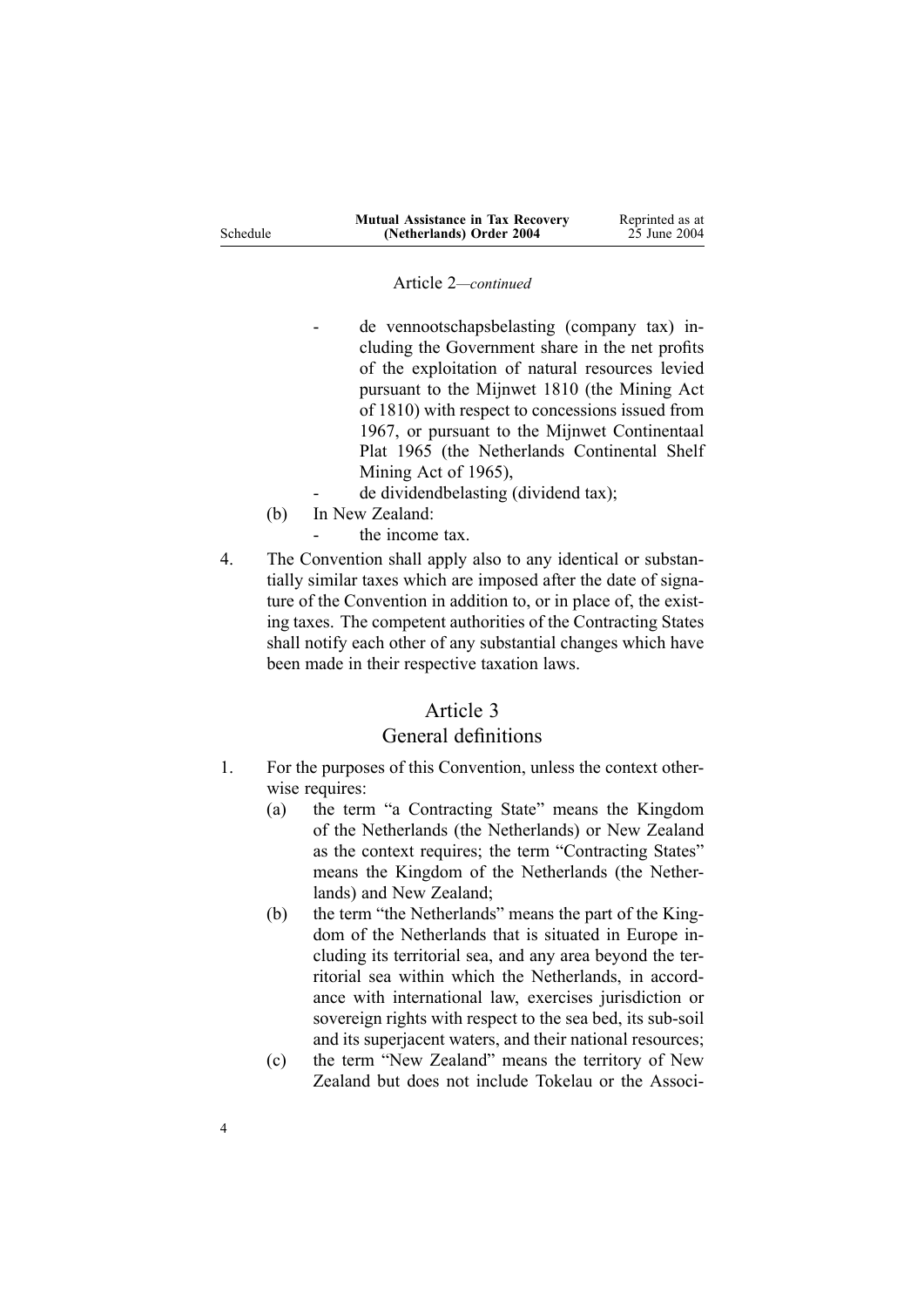#### Article 3*—continued*

ated Self Governing States of the Cook Islands and Niue; it also includes any area beyond the territorial sea which by New Zealand legislation and in accordance with international law has been, or may hereafter be, designated as an area in which the rights of New Zealand with respec<sup>t</sup> to natural resources may be exercised;

- (d) the terms "applicant State" and "requested State" mean respectively the Contracting State applying for assistance in the recovery of tax claims and the Contracting State requested to provide such assistance;
- (e) the term "tax claim" means any amount of taxes to which this Convention shall apply and any increases, surcharges, overdue payments, interest and costs pertaining to the said taxes, which are owed and not ye<sup>t</sup> paid;
- (f) the term "person" includes an individual, <sup>a</sup> company and any other body of persons;
- (g) the term "company" means any body corporate or any entity which is treated as <sup>a</sup> company or body corporate for tax purposes;
- (h) the term "national" means:
	- (i) in the case of the Netherlands, any individual possessing the nationality of the Netherlands, and any legal person, partnership and association deriving its status as such from the laws in force in the Netherlands;
	- (ii) in the case of New Zealand, any individual possessing citizenship of New Zealand and any legal person, partnership and association deriving its status as such from the laws in force in New Zealand;
- (i) the term "competent authority" means:
	- (i) in the case of the Netherlands, the Minister of Finance or an authorised representative;
	- (ii) in the case of New Zealand, the Commissioner of Inland Revenue or an authorised representative.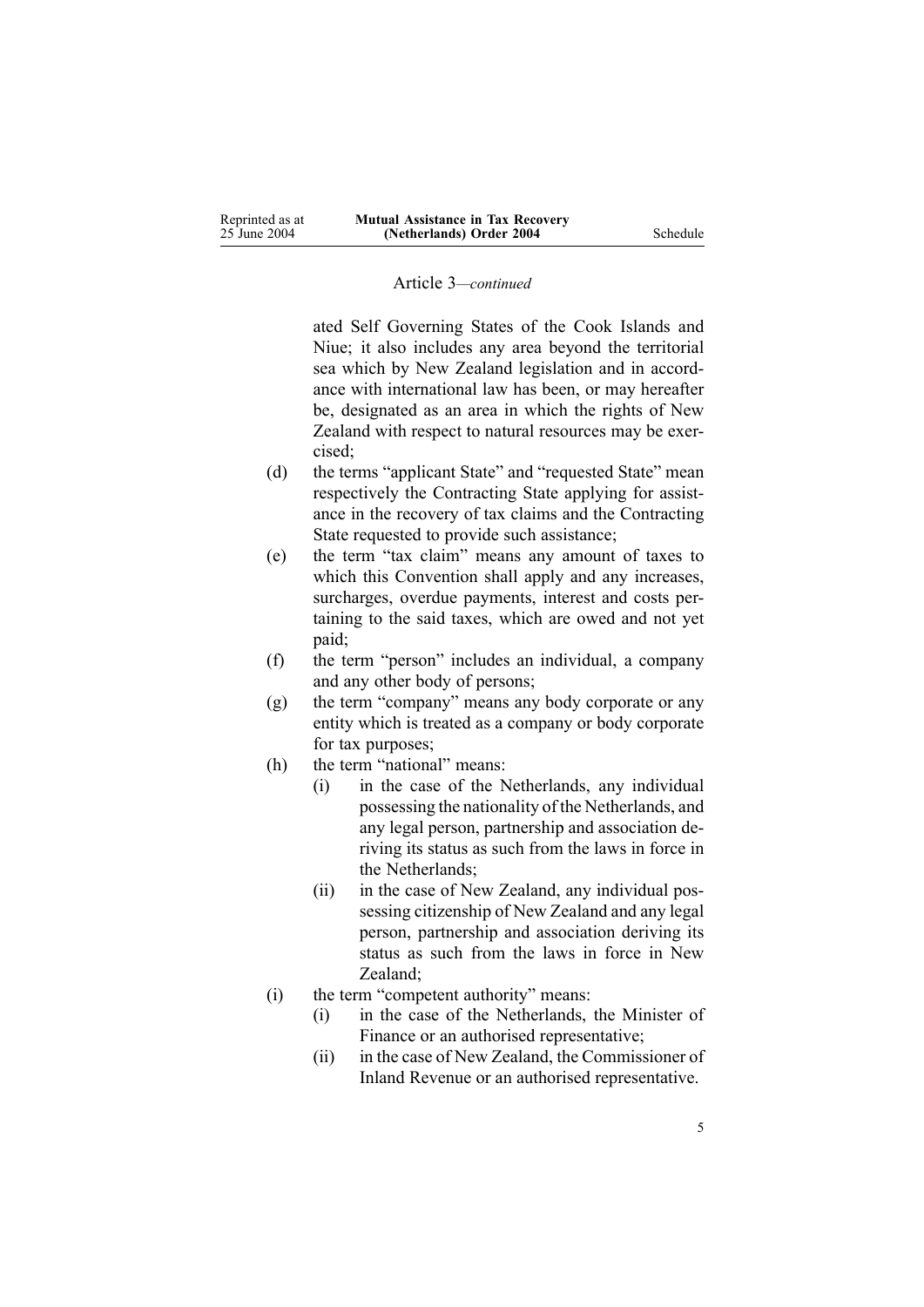|          | <b>Mutual Assistance in Tax Recovery</b> | Reprinted as at |
|----------|------------------------------------------|-----------------|
| Schedule | (Netherlands) Order 2004                 | 25 June 2004    |

#### Article 3*—continued*

2. As regards the application of the Convention by <sup>a</sup> Contracting State, any term not defined in the Convention shall, unless the context otherwise requires, have the meaning which it has under the laws of that State from time to time in force relating to the taxes to which the Convention applies.

## Article 4

#### Assistance in recovery

- 1. At the reques<sup>t</sup> of the applicant State the requested State shall recover tax claims of the first-mentioned State in accordance with the law and administrative practice for the recovery of its own tax claims. However, such claims do not enjoy any priority in the requested State and cannot be recovered by imprisonment for debt of the debtor. The requested State is not obliged to take any executory measures which are not provided for in the laws of the applicant State.
- 2. The provisions of paragraph 1 shall apply only to tax claims which form the subject of an instrument permitting their enforcement in the applicant State and, unless otherwise agreed between the competent authorities, which are not contested. However, where the claim relates to <sup>a</sup> liability to tax of <sup>a</sup> person as <sup>a</sup> non resident of the applicant State, paragraph 1 shall only apply, unless otherwise agreed between the competent authorities, where the claim may no longer be contested.
- 3. The obligation to provide assistance in the recovery of tax claims concerning <sup>a</sup> deceased person or that person's estate is limited to the value of the estate or the property acquired by each beneficiary of the estate, according to whether the claim is to be recovered from the estate or from the beneficiaries thereof.
- 4. The requested State shall not be obliged to take action with respec<sup>t</sup> to the request:
	- (a) if the applicant State has not pursued all means available in its own territory, excep<sup>t</sup> where recourse to such means would give rise to disproportionate difficulty; or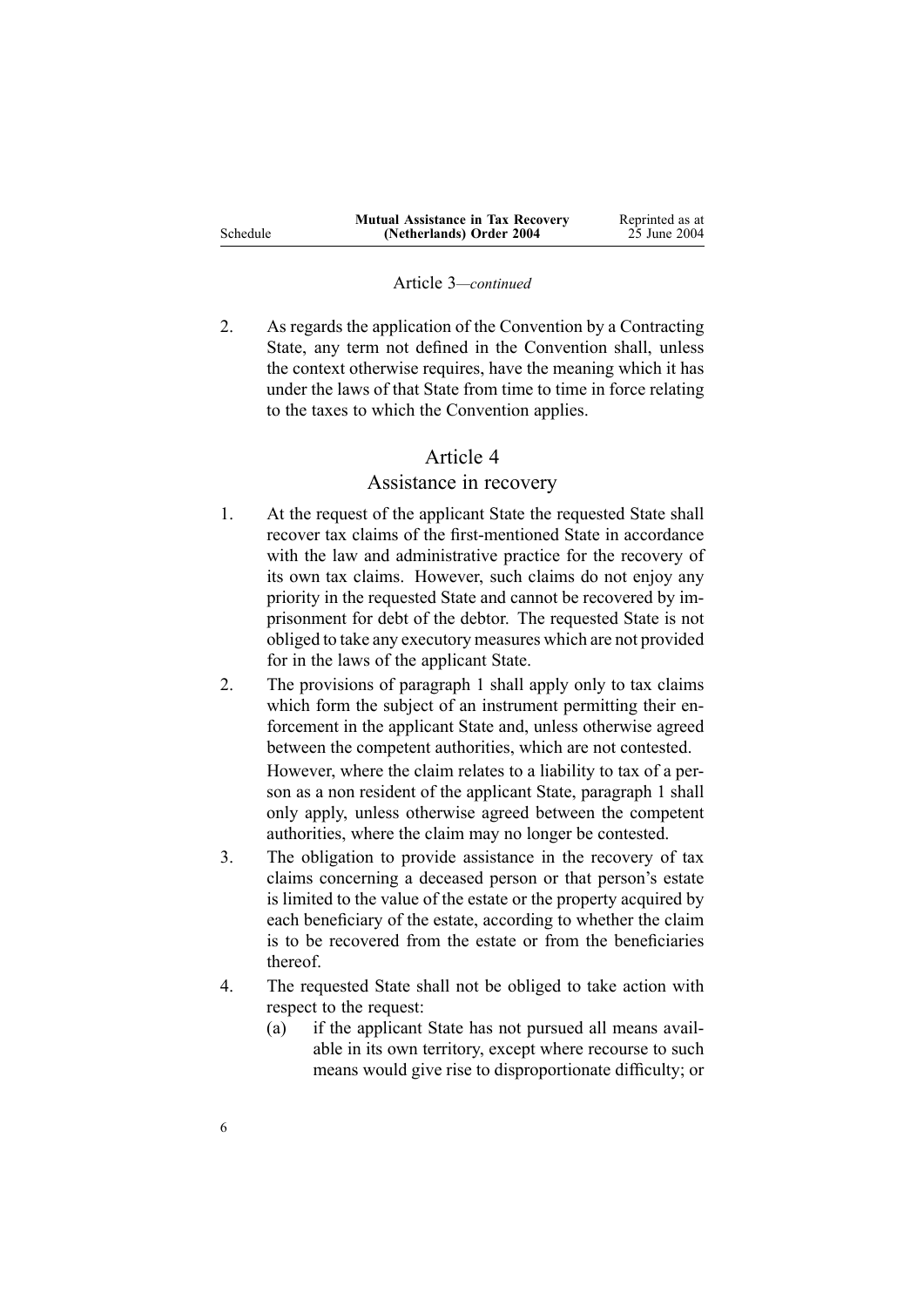#### Article 4*—continued*

- (b) if and insofar as it considers the tax claim to be contrary to the provisions of this Convention or of any other convention to which both of the Contracting States are parties.
- 5. The reques<sup>t</sup> for administrative assistance in the recovery of <sup>a</sup> tax claim shall be accompanied by:
	- (a) <sup>a</sup> declaration that the tax claim concerns <sup>a</sup> tax covered by the Convention and that the conditions of paragraph 2 are met;
	- (b) an official copy of the instrument permitting enforcement in the applicant State;
	- (c) any other document required for recovery;
	- (d) where appropriate, <sup>a</sup> certified copy confirming any related decision emanating from <sup>a</sup> court or an administrative body.
- 6. The applicant State shall indicate the amount of the tax claim to be recovered in both the currency of the applicant State and the currency of the requested State. The rate of exchange to be used for this purpose is the last selling price settled on the most representative exchange market or markets of the applicant State. Each amount recovered by the requested State shall be transferred to the applicant State in the currency of the requested State. The transfer shall be carried out within <sup>a</sup> period of <sup>a</sup> month from the date of the recovery.
- 7. With the agreemen<sup>t</sup> of the competant authorities, the requested State shall, with <sup>a</sup> view to the recovery of an amount of tax, take measures of conservancy even if the claim is contested or is not ye<sup>t</sup> the subject of an instrument permitting enforcement, insofar as such is permitted by the laws and administrative practice of the requested State.
- 8. The instrument permitting enforcement in the applicant State shall, where appropriate and in accordance with the provisions in force in the requested State, be accepted, recognised, supplemented or replaced as soon as possible after the date of the receipt of the reques<sup>t</sup> for assistance by an instrument permitting enforcement in the requested State.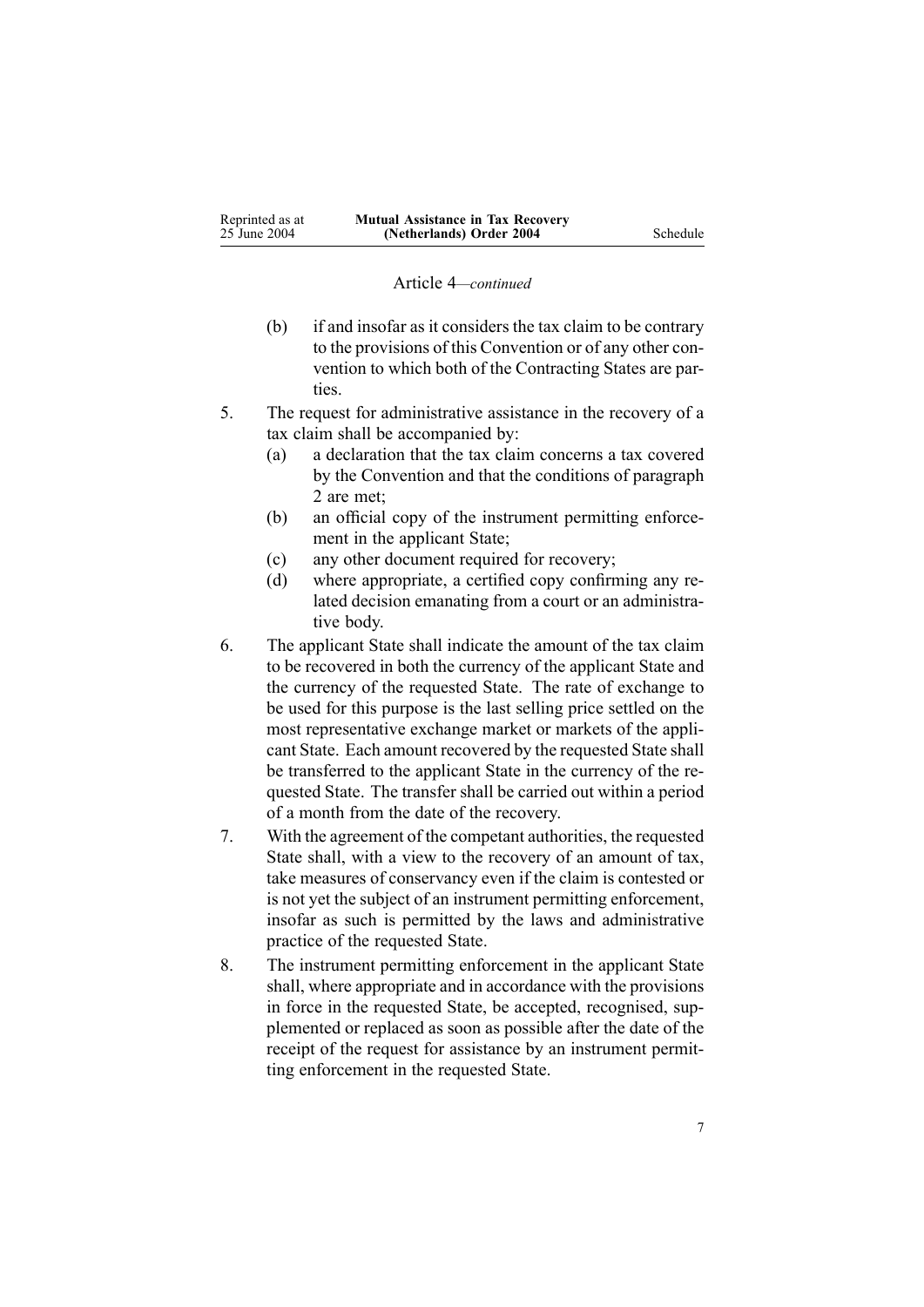|          | <b>Mutual Assistance in Tax Recovery</b> | Reprinted as at |
|----------|------------------------------------------|-----------------|
| Schedule | (Netherlands) Order 2004                 | 25 June 2004    |

#### Article 4*—continued*

- 9. Questions concerning any period beyond which <sup>a</sup> tax claim cannot be enforced shall be governed by the law of the applicant State. The reques<sup>t</sup> for assistance in the recovery of <sup>a</sup> tax claim shall give particulars concerning that period.
- 10. Acts of recovery carried out by the requested State in pursuance of <sup>a</sup> reques<sup>t</sup> for assistance, which, according to the laws of that State, would have the effect of suspending or interrupting the period mentioned in paragraph 9, shall also have this effect under the laws of the applicant State. The requested State shall inform the applicant State about such acts.
- 11. The requested State may allow deferral of paymen<sup>t</sup> or paymen<sup>t</sup> by instalments if its laws or administrative practice permit it to do so in similar circumstances; but it shall first inform the applicant State.
- 12. The Contracting States shall reciprocally waive any restitution of costs resulting from the respective assistance and suppor<sup>t</sup> which they lend each other in applying this Convention. The applicant State shall in any event remain responsible towards the requested State for the pecuniary consequences of acts of recovery which have been found unjustified in respec<sup>t</sup> of the reality of the tax claim concerned or of the validity of the instrument permitting enforcement in the applicant State.

# Article 5

# Limitation of Article 4

In no case shall the provisions of Article 4 be construed so as to impose on <sup>a</sup> Contracting State the obligation:

- (a) to carry out administrative measures at variance with the laws and administrative practice of that or of the other State;
- (b) to supply information which is not obtainable under the laws or in the normal course of the administration of that or of the other State;
- (c) to supply information which would disclose any trade, business, industrial, commercial, or professional secret or trade process, or information, the disclosure of which would be contrary to public policy (ordre public).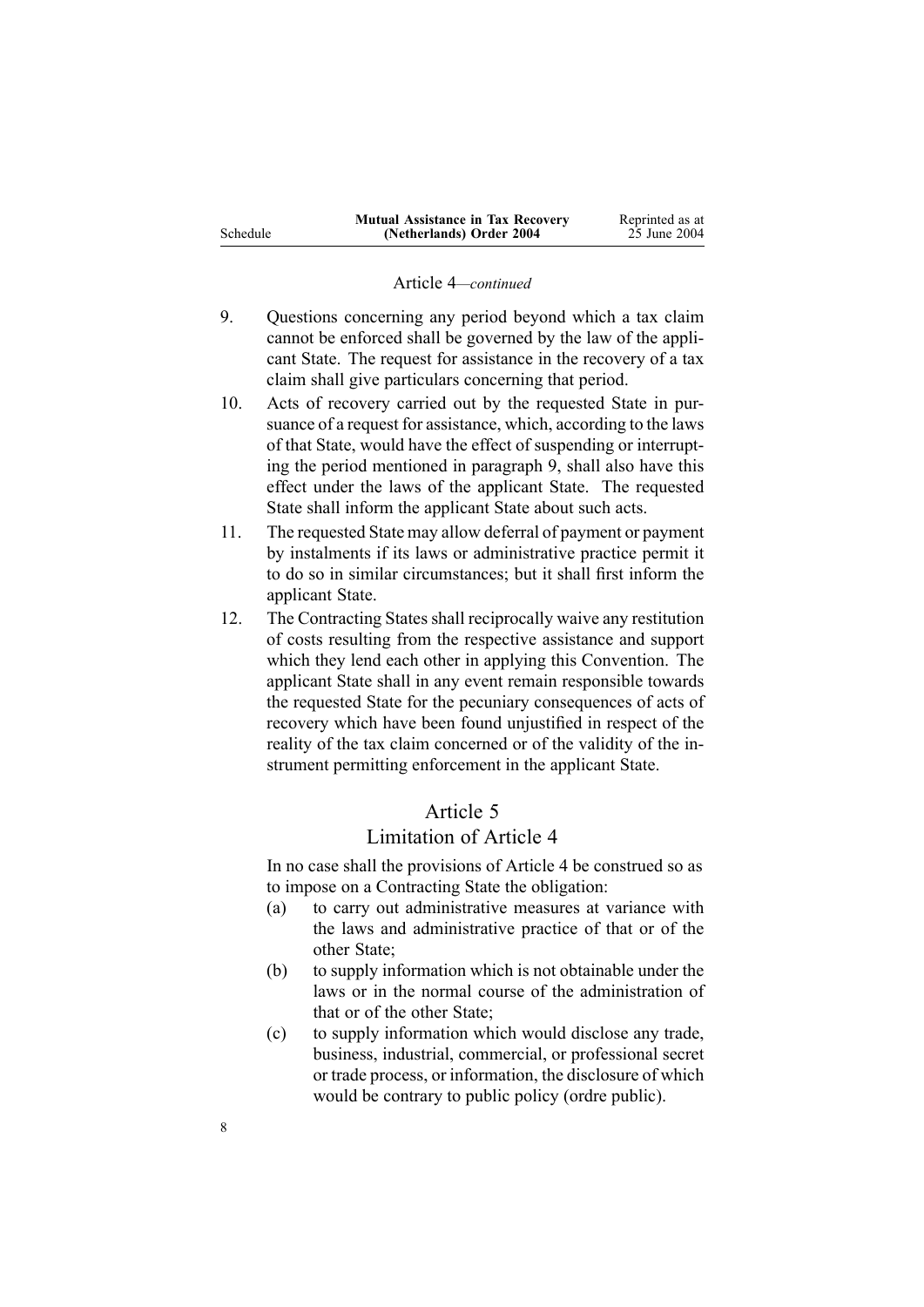# Article 6

# Implementation of the Convention

- 1. The competent authorities of the Contracting States shall by mutual agreemen<sup>t</sup> settle the mode of application of this Convention. This mode of application shall include <sup>a</sup> provision on the minimum amount of the tax claim for which assistance may be requested. The competent authorities may adopt forms for the implementation of this Convention.
- 2. Where the requested State considers that the application of this Convention in <sup>a</sup> particular case would have serious and undesirable consequences, the competent authorities shall consult each other and endeavour to resolve the situation by mutual agreement.
- 3. Where difficulties or doubts arise regarding the implementation or interpretation of the Convention, the competent authorities shall endeavour to resolve the matter by mutual agreement.

# Article 7

### Entry into force

This Convention shall enter into force on the thirtieth day after the latter of the dates on which the respective Governments have notified each other in writing that the formalities constitutionally required in their respective States have been complied with, and, its provisions shall have effect for all tax claims which are recoverable on or after the date on which the Convention entered into force.

# Article 8

### Termination

This Convention shall remain in force until terminated by one of the Contracting States. Either State may terminate the Convention, through diplomatic channels, by giving notice of termination. In that event, the Convention shall cease to have effect for all tax claims which become recoverable after the date on which notice of termination has been given.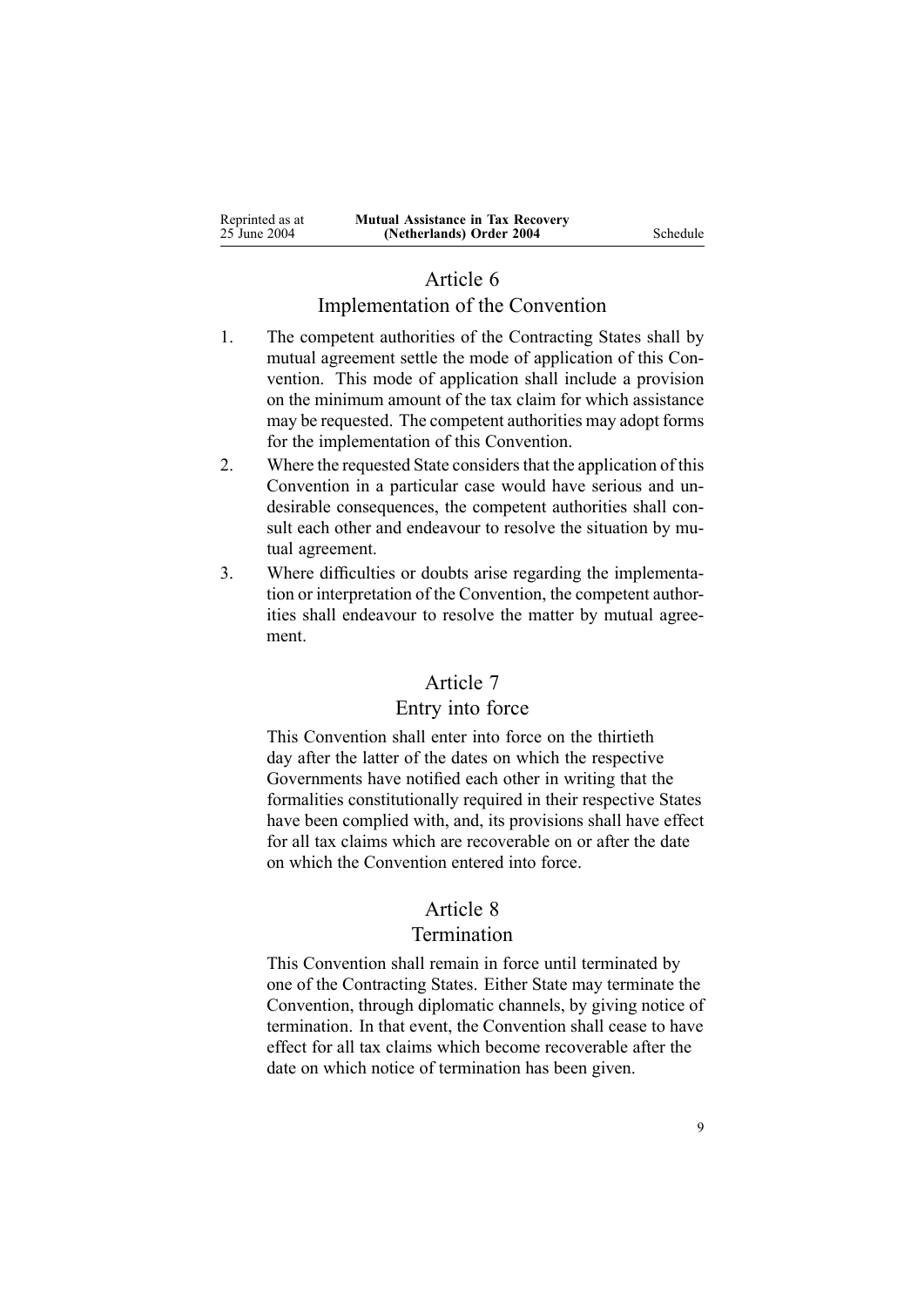| <b>Mutual Assistance in Tax Recovery</b> | Reprinted as at |
|------------------------------------------|-----------------|
| (Netherlands) Order 2004                 | 25 June 2004    |

IN WITNESS WHEREOF the undersigned, duly authorised by their respective Governments, have signed this Convention.

DONE in duplicate at Wellington this 20th day of December 2001 in the English and Netherlands languages, both texts being equally authentic.

For the Government of New Zealand

For the Government of the Kingdom of the Netherlands

Phil Goff A E de Bijll Nachenius

Diane Morcom, Clerk of the Executive Council.

### **Explanatory note**

*This note is not par<sup>t</sup> of the order, but isintended to indicate its general effect.*

This order gives effect to the provisions of the Convention for Mutual Assistance in the Recovery of Tax Claims entered into between New Zealand and the Kingdom of the Netherlands on 20 December 2001.

Issued under the authority of the Acts and [Regulations](http://www.legislation.govt.nz/pdfLink.aspx?id=DLM195097) Publication Act 1989. Date of notification in *Gazette*: 24 June 2004.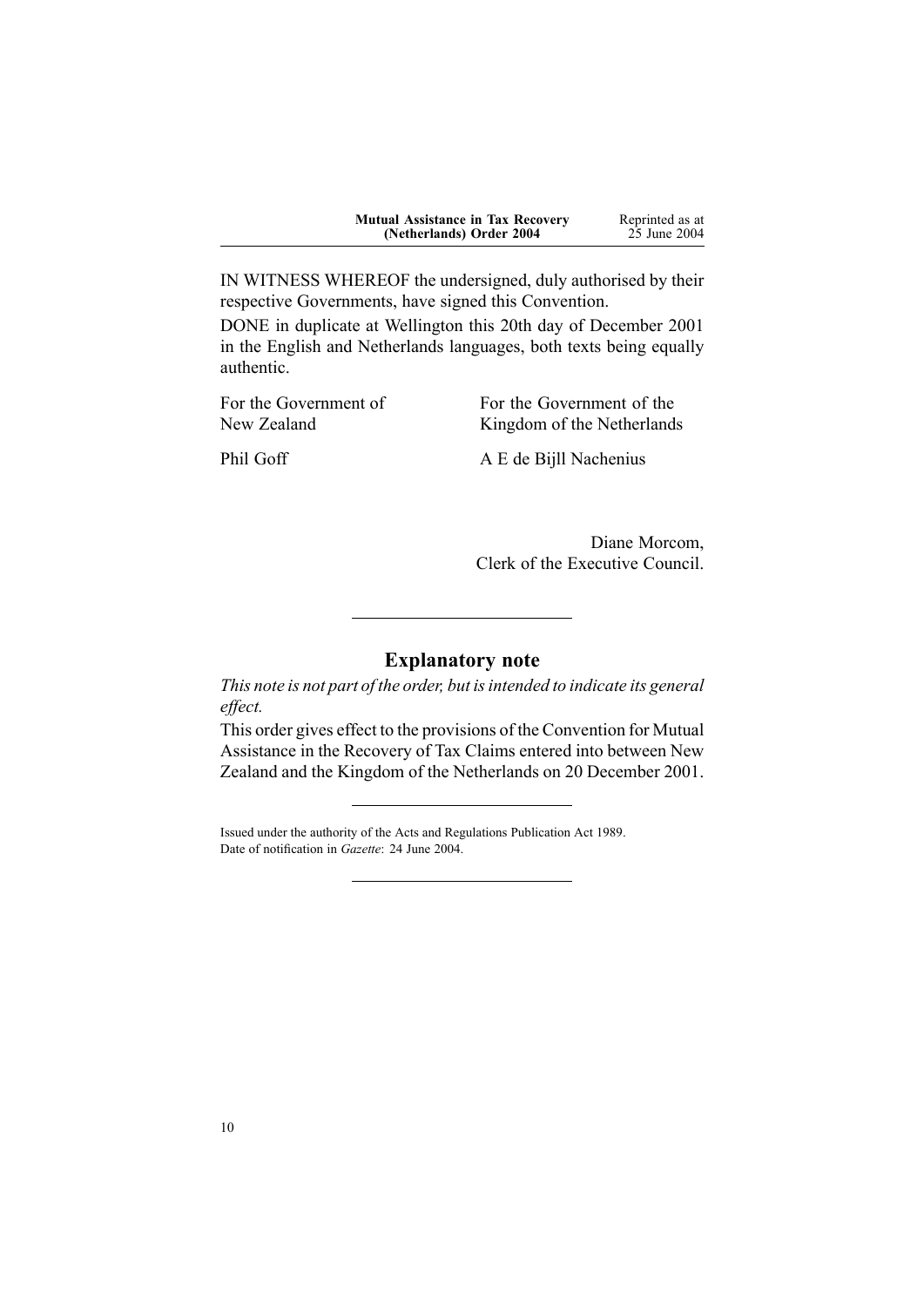#### **Contents**

- 1 General
- 2 Status of reprints
- 3 How reprints are prepared
- 4 Changes made under section 17C of the Acts and Regulations Publication Act 1989
- 5 List of amendments incorporated in this reprint (most recent first)

### **Notes**

### *1 General*

This is <sup>a</sup> reprint of the Mutual Assistance in Tax Recovery (Netherlands) Order 2004. The reprint incorporates all the amendments to the order as at 25 June 2004, as specified in the list of amendments at the end of these notes.

Relevant provisions of any amending enactments that have ye<sup>t</sup> to come into force or that contain relevant transitional or savings provisions are also included, after the principal enactment, in chronological order.

### *2 Status of reprints*

Under section 16D of the Acts and Regulations Publication Act 1989, reprints are presumed to correctly state, as at the date of the reprint, the law enacted by the principal enactment and by the amendments to that enactment. This presumption applies even though editorial changes authorised by section 17C of the Acts and Regulations Publication Act 1989 have been made in the reprint.

This presumption may be rebutted by producing the official volumes of statutes or statutory regulations in which the principal enactment and its amendments are contained.

### *3 How reprints are prepared*

A number of editorial conventions are followed in the preparation of reprints. For example, the enacting words are not included in Acts, and provisions that are repealed or revoked are omitted. For <sup>a</sup> detailed list of the editorial conventions, *see*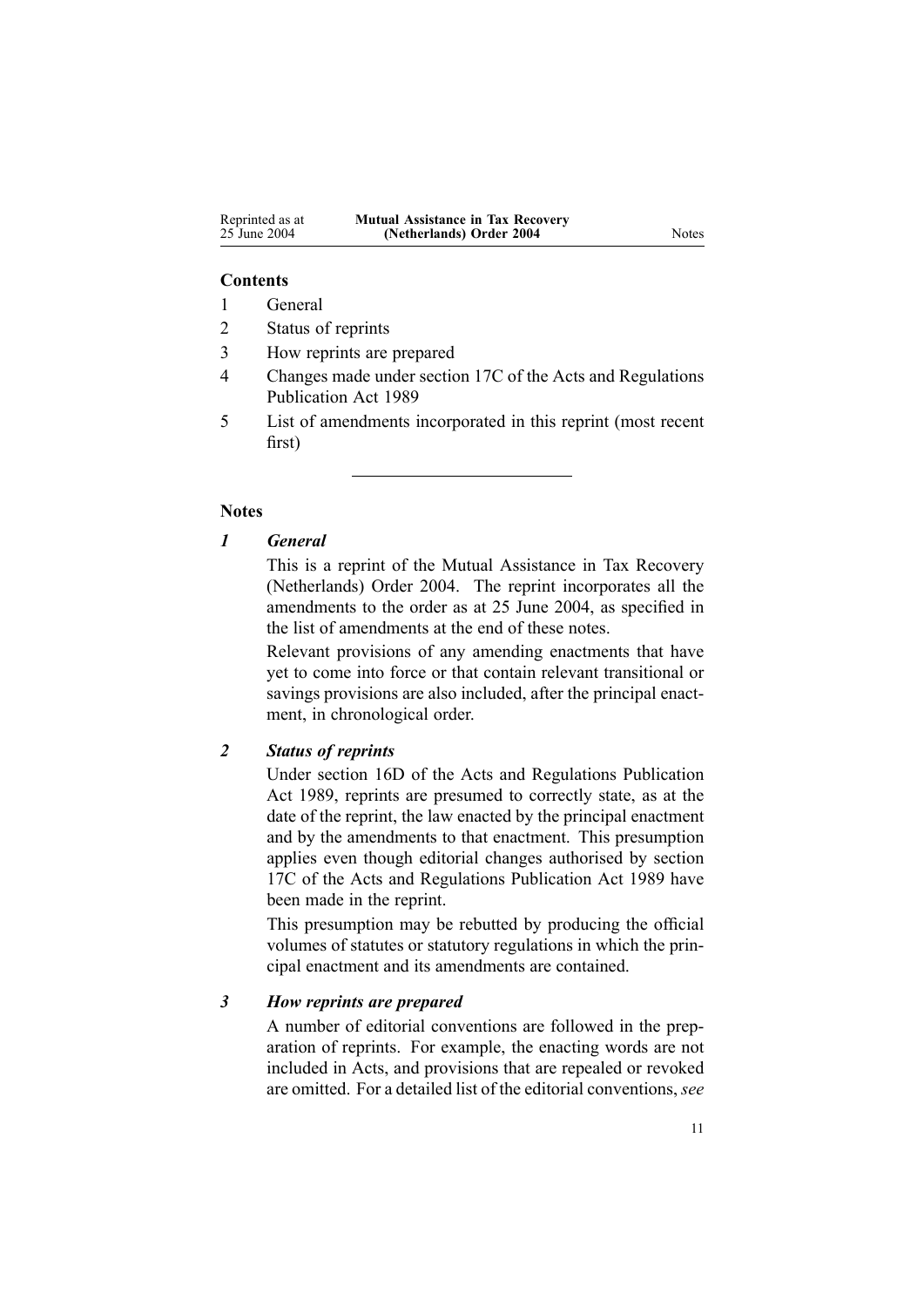| <b>Mutual Assistance in Tax Recovery</b> | Reprinted as at |
|------------------------------------------|-----------------|
| (Netherlands) Order 2004                 | 25 June 2004    |

http://www.pco.parliament.govt.nz/legislation/reprints.shtml or Part 8 of the *Tables of Acts and Ordinances and Statutory Regulations and Deemed Regulations in Force*.

### *4 Changes made under section 17C of the Acts and Regulations Publication Act 1989*

Section 17C of the Acts and Regulations Publication Act 1989 authorises the making of editorial changes in <sup>a</sup> reprint as set out in sections 17D and 17E of that Act so that, to the extent permitted, the format and style of the reprinted enactment is consistent with current legislative drafting practice. Changes that would alter the effect of the legislation are not permitted. A new format of legislation wasintroduced on 1 January 2000. Changesto legislative drafting style have also been made since 1997, and are ongoing. To the extent permitted by section 17C of the Acts and Regulations Publication Act 1989, all legislation reprinted after 1 January 2000 is in the new format for legislation and reflects current drafting practice at the time of the reprint.

In outline, the editorial changes made in reprints under the authority of section 17C of the Acts and Regulations Publication Act 1989 are set out below, and they have been applied, where relevant, in the preparation of this reprint:

- • omission of unnecessary referential words (such as "of this section" and "of this Act")
- • typeface and type size (Times Roman, generally in 11.5 point)
- • layout of provisions, including:
	- •indentation
	- • position of section headings (eg, the number and heading now appear above the section)
- format of definitions (eg, the defined term now appears in bold type, without quotation marks)
- • format of dates (eg, <sup>a</sup> date formerly expressed as "the 1st day of January 1999" is now expressed as "1 January 1999")
- • position of the date of assent (it now appears on the front page of each Act)

Notes

•